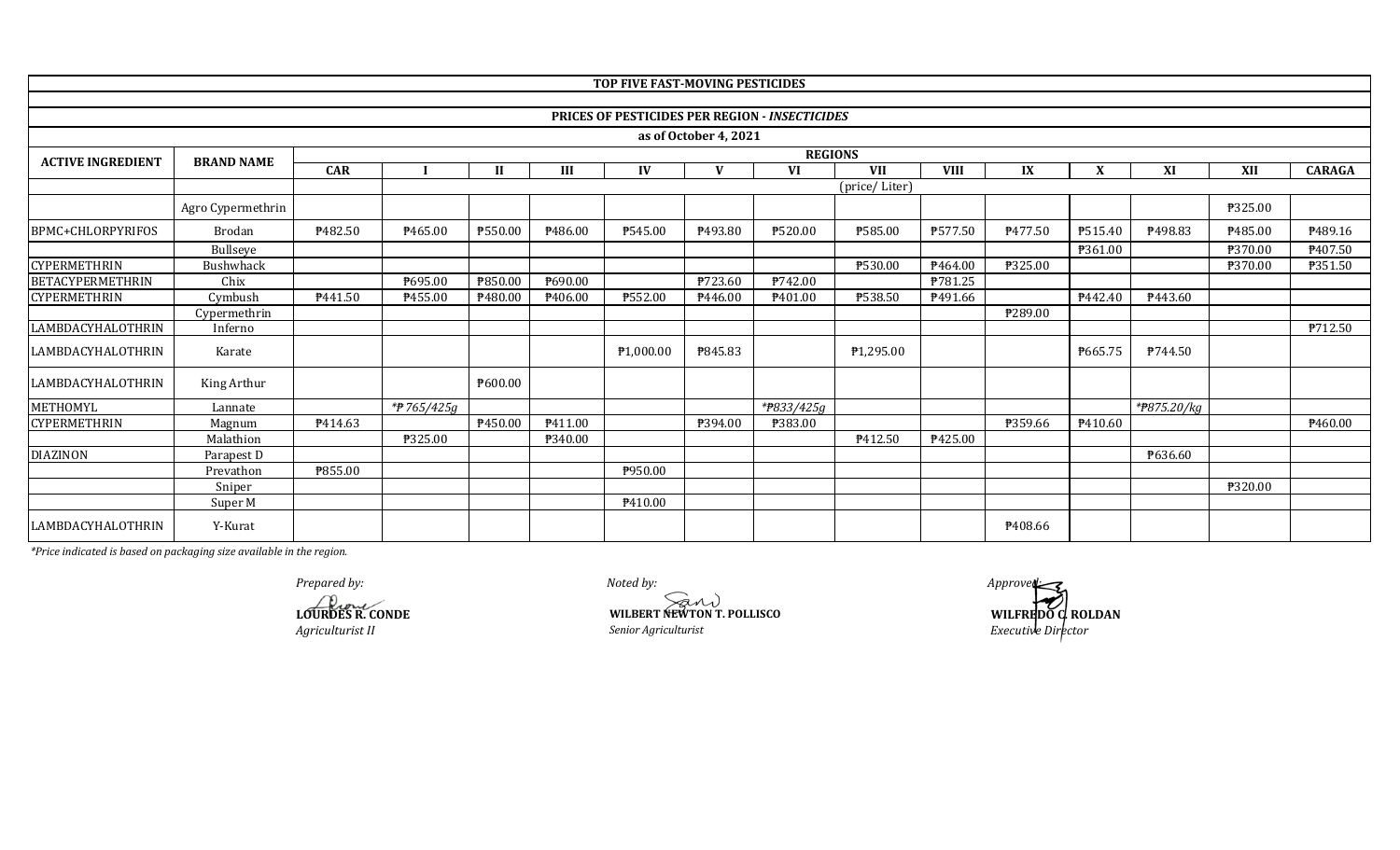|                          |                    |            |                  |                  |           |           |                       | PRICES OF PESTICIDES PER REGION - HERBICIDES |               |                  |                |                           |         |                |                |
|--------------------------|--------------------|------------|------------------|------------------|-----------|-----------|-----------------------|----------------------------------------------|---------------|------------------|----------------|---------------------------|---------|----------------|----------------|
|                          |                    |            |                  |                  |           |           | as of October 4, 2021 |                                              |               |                  |                |                           |         |                |                |
| <b>ACTIVE INGREDIENT</b> | <b>BRAND NAME</b>  |            | <b>REGIONS</b>   |                  |           |           |                       |                                              |               |                  |                |                           |         |                |                |
|                          |                    | <b>CAR</b> |                  | $\mathbf{I}$     | III       | IV        | $\mathbf{V}$          | VI                                           | <b>VII</b>    | <b>VIII</b>      | IX             | $\boldsymbol{\mathrm{X}}$ | XI      | XII            | <b>CARAGA</b>  |
|                          |                    |            |                  |                  |           |           |                       |                                              | (price/Liter) |                  |                |                           |         |                |                |
| 2,4-D IBE                | 2-4D Ester         |            |                  |                  | ₱320.00   | ₱365.00   | ₱347.67               |                                              |               | ₱426.25          |                |                           | P316.00 |                |                |
|                          | 24D                |            |                  |                  |           |           |                       |                                              | ₱315.00       |                  | ₱220.00        |                           |         |                |                |
| BUTACHLOR+PROPANIL       | Advance            |            |                  |                  |           |           |                       | ₱627.00                                      | P645.00       |                  |                |                           | ₱600.25 |                |                |
|                          | <b>Bio 480</b>     | P350.00    |                  |                  |           |           |                       |                                              |               |                  |                |                           |         |                |                |
|                          | Clear-out          | P351.34    | ₱360.00          | <b>\\$380.00</b> |           |           |                       |                                              |               |                  |                |                           | P335.33 | * $71,150/gal$ |                |
|                          | Diuron             |            |                  |                  |           |           |                       | *₱ 675/kg                                    |               |                  |                |                           |         |                |                |
| <b>GLYPHOSATE IPA</b>    | <b>Ground Plus</b> |            |                  |                  |           |           |                       |                                              |               |                  | * $P929.6/gal$ | P294.00                   | P301.17 | $*P1,50/gal$   | P354.00        |
|                          | Grader             |            |                  |                  |           |           |                       |                                              |               |                  |                |                           |         | *P 1,050/gal   |                |
|                          | Grass Zero         |            |                  |                  |           | ₱375.00   |                       |                                              |               |                  |                |                           |         |                |                |
| 2,4-D AMINE              | Glyphobest         |            |                  |                  |           |           |                       |                                              |               |                  |                |                           |         | *P 1,000/gal   |                |
|                          | Hedonal            |            |                  |                  |           |           | ₱418.27               |                                              |               |                  |                |                           |         |                |                |
|                          | Hero               |            |                  |                  |           |           |                       |                                              |               | ₱606.66          |                |                           |         |                |                |
| <b>GLYPHOSATE IPA</b>    | Machete            | ₱595.78    | <b>\\$620.00</b> | ₱650.00          | P557.50   | P645.00   | ₱659.58               |                                              |               | <b>\\$682.12</b> |                |                           |         |                | P662.50        |
| <b>BISPYRIBAC SODIUM</b> | Mower              |            |                  |                  |           |           |                       | P415.00                                      | P441.00       |                  |                |                           |         |                |                |
|                          | Nominee            |            | *₱ 980/250ml     |                  |           | P1,485.00 |                       |                                              |               | P1,063.33        |                |                           |         |                |                |
|                          | Pyanchor           |            |                  |                  | ₱1,240.00 |           |                       | *#870/500ml                                  |               |                  |                |                           |         |                |                |
|                          | Pyanchor Ultra     |            |                  |                  |           |           | P1,427.00             |                                              |               |                  |                |                           |         |                |                |
|                          | <b>Rice Star</b>   |            |                  |                  |           |           |                       |                                              |               | P1,298.89        |                |                           |         |                |                |
| <b>GLYPHOSATE IPA</b>    | Roque              | ₱409.50    |                  |                  |           |           |                       |                                              |               |                  |                | ₱583.00                   |         | *P1,450/gal    | P595.00        |
|                          | Round up           | P411.17    | P416.66          |                  | P450.00   |           |                       |                                              | ₱545.00       |                  | * $P1,425/gal$ | P411.20                   | P446.00 |                |                |
|                          | Run Up             |            |                  |                  |           |           |                       |                                              |               |                  |                |                           |         |                | P432.00        |
|                          | Sharp Shooter      |            |                  |                  | P430.00   |           |                       |                                              |               |                  |                |                           |         |                | <b>P372.00</b> |
|                          | Save Time          |            | P345.00          | ₱300.00          |           |           |                       |                                              |               |                  |                |                           |         |                |                |
|                          | Slash              |            |                  |                  |           |           |                       |                                              | ₱472.50       |                  |                |                           |         |                |                |
| <b>GLYPHOSATE IPA</b>    | Sofit 300 EC       |            |                  |                  |           | P980.00   | P952.73               | P938.00                                      |               |                  |                |                           |         |                |                |
| <b>GLYPHOSATE IPA</b>    | Spitfire           | ₱340.25    |                  | ₱350.00          |           |           |                       |                                              |               |                  |                |                           |         |                |                |
|                          | Todomax            |            |                  |                  |           |           |                       |                                              |               |                  | *#874/gal      | P295.00                   |         |                |                |
| <b>GLYPHOSATE IPA</b>    | Triple 8           |            |                  | P350.000         |           |           |                       |                                              |               |                  | P298.50        | P355.60                   |         |                |                |

*Prepared by: Approved:*

**LOURDES R. CONDE**

*Noted by:*

**WILBERT NEWTON T. POLLISCO**<br>
Senior Agriculturist<br>
Senior Agriculturist<br>
Senior Agriculturist<br>
Senior Agriculturist<br>
Senior Agriculturist<br>
Senior Agriculturist<br>
Senior Agriculturist<br> **Senior Agriculturist** *Agriculturist II Senior Agriculturist Executive Director*

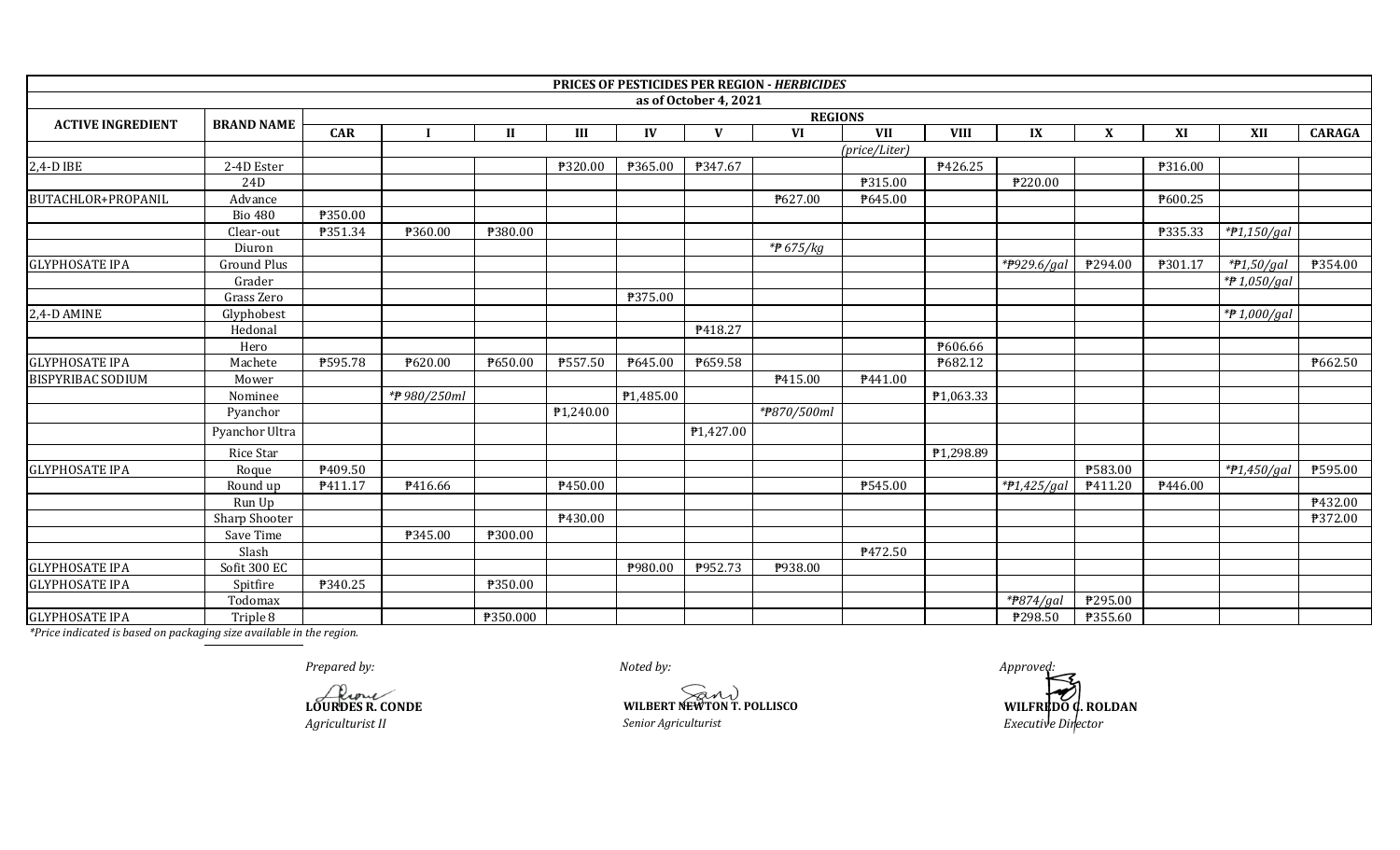|                                         |                   |                |                |             |             |           | PRICES OF PESTICIDE PER REGION - FUNGICIDES |                |                            |               |                           |         |           |             |               |  |  |
|-----------------------------------------|-------------------|----------------|----------------|-------------|-------------|-----------|---------------------------------------------|----------------|----------------------------|---------------|---------------------------|---------|-----------|-------------|---------------|--|--|
|                                         |                   |                |                |             |             |           | as of October 4, 2021                       |                |                            |               |                           |         |           |             |               |  |  |
| <b>ACTIVE INGREDIENT</b>                | <b>BRAND NAME</b> |                | <b>REGIONS</b> |             |             |           |                                             |                |                            |               |                           |         |           |             |               |  |  |
|                                         |                   | <b>CAR</b>     |                |             | Ш           | IV        | $\mathbf{V}$                                | <b>VI</b>      | <b>VII</b>                 | <b>VIII</b>   | IX                        | X       | XI        | XII         | <b>CARAGA</b> |  |  |
|                                         |                   |                |                |             |             |           |                                             |                | $(\text{price}/\text{kg})$ |               |                           |         |           |             |               |  |  |
|                                         | Antracole         |                |                |             |             |           |                                             |                | P715.00                    |               |                           | P545.00 |           | 7630.00     | P676.50       |  |  |
|                                         | Antracol 70WP     |                |                |             |             |           |                                             | ₱750.00        |                            |               |                           |         |           |             |               |  |  |
| THIOPHANATE METHYL                      | Armor             |                |                |             |             |           |                                             |                |                            |               |                           |         |           |             |               |  |  |
| DIFENOCONAZOLE+PROPICON<br><b>AZOLE</b> | Armure            | *#710/250ml    | *#620/250ml    | *#780/250ml | *#680/250ml |           | *#667.27/250 ml                             |                |                            | *#731.6/250ml | * <del>P</del> 625/250 ml |         |           |             |               |  |  |
| <b>BENOMYL</b>                          | Benomax           |                |                | *#180/100g  |             |           |                                             |                |                            |               |                           |         |           |             |               |  |  |
| <b>CHLOROTHALONIL</b>                   | Daconil           |                |                |             |             |           |                                             |                |                            |               |                           |         | ₱1,060.00 | *#895/L     |               |  |  |
| MANCOZEB                                | Dithane           | P620.77        |                | P650.00     | ₱550.00     |           | ₱586.40                                     |                | P640.00                    |               | ₱485.00                   | P556.50 | ₱567.67   | P560.00     | P545.00       |  |  |
|                                         | Dithane M45       |                |                |             | ₱520.00     | ₱590.00   |                                             | *#253/250g     |                            |               |                           |         |           |             |               |  |  |
| THIOPHANATE METHYL                      | Fungitox          |                |                |             |             |           |                                             |                |                            |               |                           |         | ₱365.00   |             | $*$ 576/box   |  |  |
| <b>BENOMYL/ MANCOZEB</b>                | Fungufree         |                |                |             | P475.00     |           | ₱394.00                                     |                |                            |               |                           |         |           |             |               |  |  |
| <b>COPPER HYDROXIDE</b>                 | Funguran          |                | ₱650.00        | ₱850.00     |             |           | ₱708.67                                     |                |                            | ₱675.00       |                           | P662.50 |           |             |               |  |  |
| <b>COPPER HYDROXIDE</b>                 | Funguran OH       | <b>P719.60</b> |                |             |             | ₱810.00   |                                             | <b>P672.00</b> |                            | P665.00       |                           |         |           |             |               |  |  |
| MANCOZEB                                | Ganazeb           |                |                |             |             |           |                                             |                |                            |               |                           |         |           |             | P497.12       |  |  |
| <b>COPPER HYDROXIDE</b>                 | Kocide            |                |                | P1,050.00   |             | P995.00   |                                             |                |                            |               | P965.00                   | P950.00 |           |             | P1,016.12     |  |  |
|                                         | Leadoni           | P625.00        |                |             |             |           |                                             |                |                            |               |                           |         |           |             |               |  |  |
|                                         | Manager           |                |                |             |             |           |                                             | P500.00        | ₱545.00                    |               |                           |         |           |             |               |  |  |
| MANCOZEB                                | Mancozeb          |                |                |             | ₱390.00     |           |                                             |                |                            |               | ₱384.00                   |         |           |             |               |  |  |
| MANCOZEB                                | Manzate           |                |                |             |             |           | P482.75                                     |                | P495.00                    |               | P398.00                   | P463.00 | ₱465.25   |             |               |  |  |
| DIFENOCONAZOLE                          | Montana           |                | *#950/500ml    |             |             |           |                                             |                |                            |               |                           |         |           |             |               |  |  |
| TEBUCONAZOLE+<br><b>TRIFLOXYSTROBIN</b> | Nativo            |                |                |             |             |           |                                             |                |                            | *#1,650/box   |                           |         |           |             |               |  |  |
| <b>CUPROUS OXIDE</b>                    | Nordox            |                |                |             |             | P1,279.50 |                                             |                |                            |               |                           |         |           |             |               |  |  |
| <b>MANCOZEB</b>                         | Redeem            |                |                |             |             |           |                                             |                | P440.00                    | P400.00       |                           |         |           |             |               |  |  |
| DIFENOCONAZOLE                          | Score             |                |                |             |             |           |                                             |                |                            |               |                           |         |           | *P660/250ml |               |  |  |
|                                         | Tango             |                | *#170/100g     |             |             |           |                                             |                |                            |               |                           |         |           |             |               |  |  |
|                                         | Tango 70WP        |                |                |             |             | ₱1,605.00 |                                             |                |                            |               |                           |         |           |             |               |  |  |
| THIOPHANATE METHYL                      | Topsin            |                |                |             |             |           |                                             |                |                            |               |                           |         | P924.00   |             |               |  |  |
|                                         | Topsin-M 70 WP    |                |                |             |             |           |                                             | *#300/250g     |                            |               |                           |         |           |             |               |  |  |
| MANCOZEB                                | Torogi Blue       | <b>P584.00</b> |                |             |             |           |                                             |                |                            |               |                           |         |           |             |               |  |  |
| MANCOZEB                                | Wallop            |                |                |             |             |           |                                             |                |                            |               |                           |         |           | ₱380.00     |               |  |  |

**LOURDES R. CONDE**

*Noted by:*

**WILBERT NEWTON T. POLLISCO**<br> *Senior Agriculturist* 

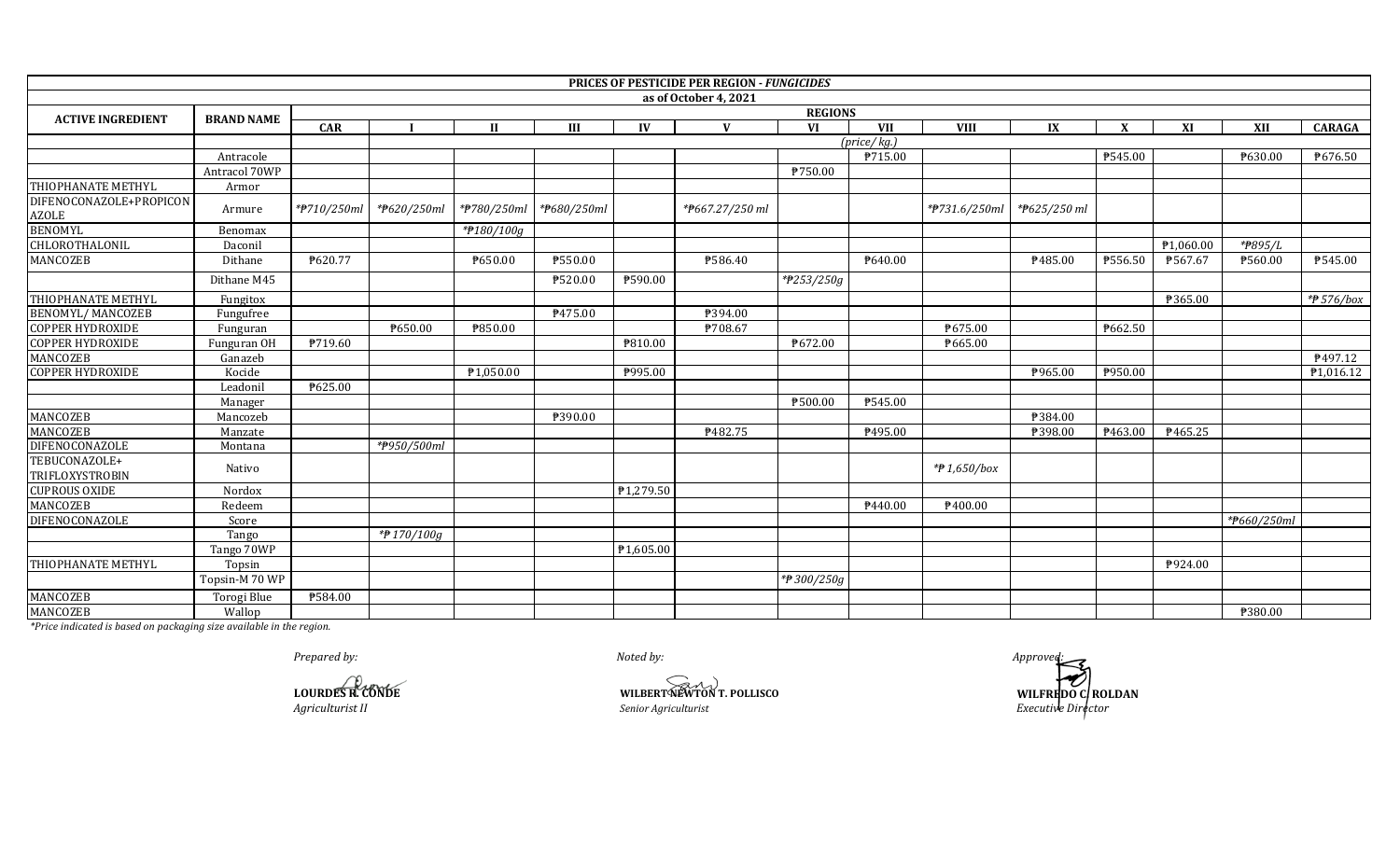|                                                                 |                   |                       |                       |                 |              |             | <b>PRICES OF PESTICIDE PER REGION - MOLLUSCICIDES</b> |             |                          |                 |               |              |             |                         |                           |
|-----------------------------------------------------------------|-------------------|-----------------------|-----------------------|-----------------|--------------|-------------|-------------------------------------------------------|-------------|--------------------------|-----------------|---------------|--------------|-------------|-------------------------|---------------------------|
|                                                                 |                   |                       |                       |                 |              |             | as of October 4, 2021                                 |             |                          |                 |               |              |             |                         |                           |
| <b>ACTIVE INGREDIENTS</b>                                       | <b>BRAND NAME</b> |                       |                       |                 |              |             |                                                       |             | <b>REGIONS</b>           |                 |               |              |             |                         |                           |
|                                                                 |                   | <b>CAR</b>            |                       | П               | Ш            | IV          | V                                                     | VI          | VII                      | <b>VIII</b>     | IX            | X            | XI          | XII                     | <b>CARAGA</b>             |
|                                                                 |                   |                       |                       |                 |              |             |                                                       |             | (price/kg.)              |                 |               |              |             |                         |                           |
| NICLOSAMIDE & NICLOSAMIDE<br>ETHANOLAMINE SALT                  | Bayluscide        | $P1,115/b$ ox         | * <del>P</del> 85/35g | *#1,240/L       | *#1,081.25/L | *#1,230/L   | $*P1,140.6/L$                                         |             |                          | $*$ $P$ 1,240/L | *#1,058.33/L  | *#1,130/L    | *#1094.2/L  | *#550.00/L              | $*P1,168.75/L$            |
| METALDEHYDE                                                     | Bayonet           | ₱286.08               |                       |                 | P290.00      | ₱290.00     | ₱290.00                                               | P271.00     | P295.00                  | P313.33         | ₱257.50       | P300.75      |             | ₱280.00                 |                           |
|                                                                 | Cimarron          |                       |                       |                 |              |             |                                                       |             |                          | *P892.5/350g    |               | P765.00      |             |                         |                           |
|                                                                 | Cimarron 70WP     |                       |                       |                 |              |             |                                                       | *P908/350g  |                          |                 |               |              |             |                         |                           |
| NICLOSAMIDE & NICLOSAMIDE<br>ETHANOLAMINE SALT                  | Hit               |                       |                       | ₱900.00         | ₱820.00      |             | *#896/350g                                            |             | *#100/pk                 |                 |               |              |             |                         |                           |
|                                                                 | Hit 700WP         | * <del>P</del> 90/35g | P100/35g              |                 |              | *P875/350g  |                                                       |             |                          |                 |               |              |             |                         |                           |
| NICLOSAMIDE ETHANOLAMINE<br><b>SALT</b>                         | Laser             |                       |                       | ₱800.00         |              |             |                                                       |             |                          |                 |               |              |             |                         |                           |
| NICLOSAMIDE ETHANOLAMINE<br>SALT                                | Maskada           |                       |                       |                 |              |             |                                                       |             |                          |                 |               |              |             |                         | * <del>P</del> 947.87/box |
|                                                                 | Maso              |                       |                       |                 |              |             |                                                       | *#943/box** |                          |                 |               |              |             |                         |                           |
| METALDEHYDE, NICLOSAMIDE, &<br>NICLOSAMIDE ETHANOLAMINE<br>SALT | Moluxide          |                       |                       |                 |              |             |                                                       |             |                          |                 |               |              | ₱895.67     |                         |                           |
| NICLOSAMIDE ETHANOLAMINE<br>SALT                                | Niclomax          |                       |                       |                 | P775.00      |             | *#849.17/350g                                         |             |                          |                 |               |              |             |                         |                           |
|                                                                 | Niclos M          |                       |                       |                 |              |             |                                                       |             | $*$ <del>P</del> 97.5/pk |                 |               |              |             |                         |                           |
|                                                                 | Padan             |                       |                       |                 |              |             |                                                       |             |                          |                 |               |              | $*P1,159/L$ |                         |                           |
| NICLOSAMIDE & NICLOSAMIDE<br>ETHANOLAMINE SALT                  | Parakuhol         |                       |                       |                 |              |             |                                                       |             |                          |                 | *#725/350g    | *#951.0/L    | *#853/L     | * <del>7</del> 70/35g   |                           |
| NICLOSAMIDE ETHANOLAMINE<br>SALT                                | Primalex          |                       |                       |                 |              |             |                                                       |             |                          |                 |               |              |             |                         | *#890/350g                |
| NICLOSAMIDE ETHANOLAMINE<br>SALT                                | Shatter           |                       |                       |                 |              |             |                                                       |             | $*$ <b>P</b> 107.5/35g   | $*P1,014.5/box$ |               |              |             |                         | ₱1,132.75                 |
|                                                                 | Snail Free        |                       |                       |                 |              | *₱ 900/L    |                                                       |             |                          |                 |               |              |             |                         |                           |
|                                                                 | Snailmate 70WP    |                       |                       |                 |              | *P790/350 g |                                                       |             |                          |                 |               |              |             |                         |                           |
| METALDEHYDE, NICLOSAMIDE, &<br>NICLOSAMIDE ETHANOLAMINE<br>SALT | Snailkill         | P242.22               | ₱240.00               |                 |              |             |                                                       |             |                          |                 | ₱249.33       |              |             |                         |                           |
|                                                                 | Speed             |                       |                       |                 |              |             |                                                       |             |                          |                 |               |              |             |                         |                           |
| NICLOSAMIDE ETHANOLAMINE<br>SALT                                | Surekill          |                       | *#107/35g             | $*P1,100/box**$ |              |             | $*$ <b>P</b> 1,051.8/350g                             | *#968/box** | *#123/35g                | *#1,150.58/box  |               | *#1063.7/box | P961.00     | * <del>P</del> 950/350g | *#1,075.25/box            |
| NICLOSAMIDE ETHANOLAMINE<br><b>SALT</b>                         | Tagluscide        |                       |                       | *#800/box**     |              |             |                                                       |             |                          |                 | *#872.5/box** |              |             |                         |                           |
| METALDEHYDE                                                     | Thump             |                       |                       |                 | P260.00      |             |                                                       | ₱225.00     |                          |                 |               |              |             | ₱285.00                 |                           |

 $*10$  sachets/box of 35g

Prepared by:

**LOURDES R. CONDE**<br>Agriculturist II

Noted by: WILBERT NEWTON T. POLLISCO Senior Agriculturist